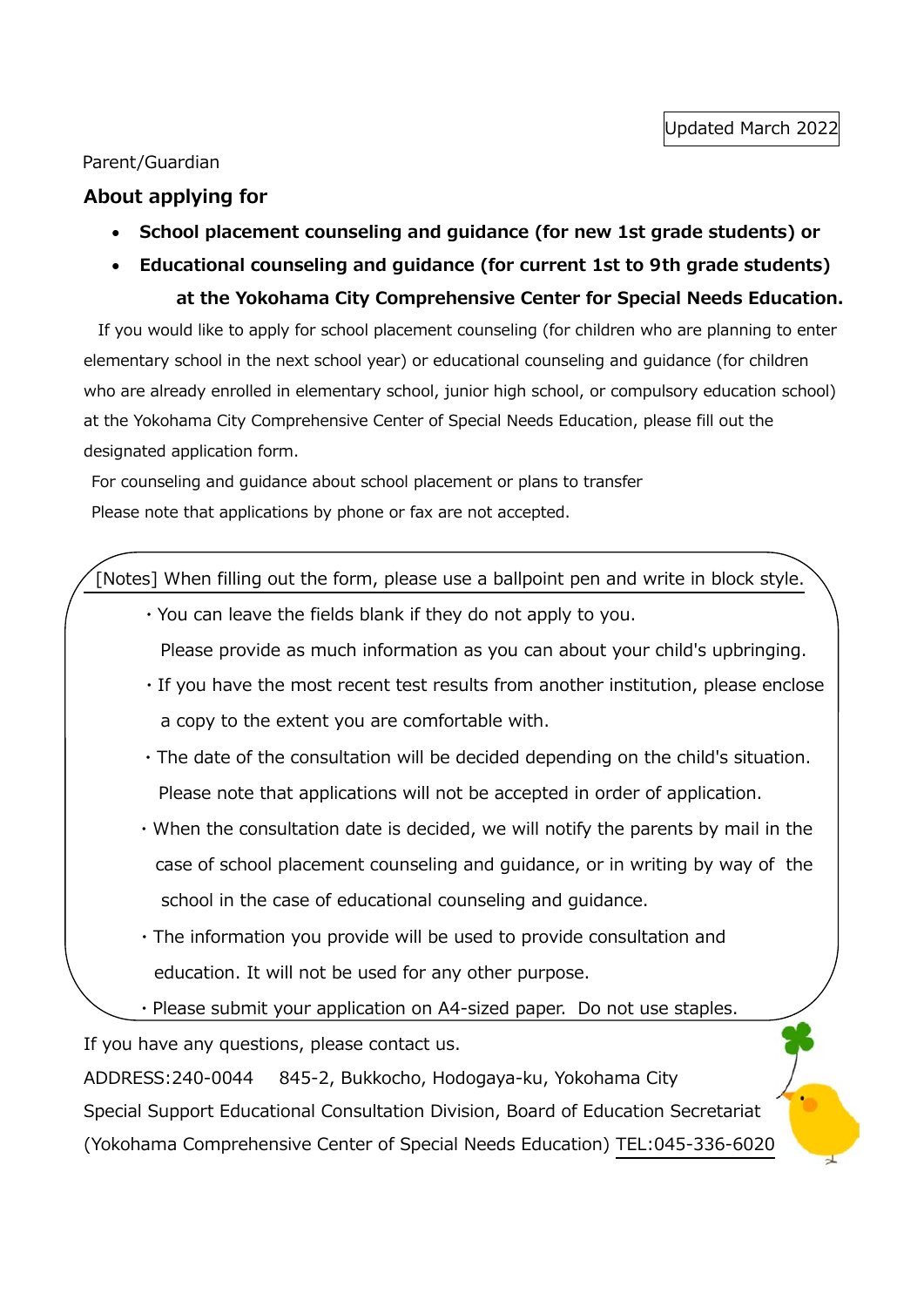**Yokohama City Comprehensive Center of Special Needs Education** 

| 22.<br>17 | ಸಾ | 個指 |
|-----------|----|----|
|-----------|----|----|



# **Application** for

School Placement Counseling & Guidance (for children entering 1st grade) or Educational Counseling & Guidance (for current elementary or junior high school students)

| 2022-2023<br>School year                                                                       |                             | 受付日時印<br>【記入しないでください】                                                    |                                                                              | Date of Application<br>Applicant's Name<br>Relationship to the child Father / Mother / Other | Year                                              | Month                                                                                                                       | Day                                                        |
|------------------------------------------------------------------------------------------------|-----------------------------|--------------------------------------------------------------------------|------------------------------------------------------------------------------|----------------------------------------------------------------------------------------------|---------------------------------------------------|-----------------------------------------------------------------------------------------------------------------------------|------------------------------------------------------------|
| Furigana (katakana)<br><b>Child's Name</b>                                                     |                             |                                                                          |                                                                              |                                                                                              | Date of Birth:<br>Age:                            | Gender: Male / Female                                                                                                       |                                                            |
| Furigana (katakana)<br><b>Parent or</b><br><b>Guardian's Name</b>                              |                             |                                                                          |                                                                              |                                                                                              |                                                   | Father / Mother / (                                                                                                         |                                                            |
| <b>Address</b><br>(in Japan)                                                                   |                             | Postal Code $($ $\overline{\mathbf{T}}$<br>Plans to move (No / Yes) Date | New Address                                                                  |                                                                                              |                                                   |                                                                                                                             |                                                            |
| <b>Phone Number</b>                                                                            | Cellphone (<br>Home phone ( |                                                                          |                                                                              | $)$ Father $\cdot$ Mother $\cdot$ Other(<br>$\Gamma$                                         |                                                   |                                                                                                                             | Check $(\mathbf{\nabla})$ best<br>from 9 a.m. to<br>5 p.m. |
| Incovenient<br>meeting<br>days and times                                                       |                             | <b>Inconvenient days and time</b><br>Mon<br>am / pm                      | <b>Tue</b><br>am / pm                                                        | <b>Wed</b><br>am / pm                                                                        | Thu<br>am / pm                                    | *We may not be able to meet your request.<br>Fri<br>am / pm                                                                 |                                                            |
| $\langle$ For School Placement Consultation $\rangle$                                          |                             | (children entering 1st grade)                                            |                                                                              | (current elementary or junior high school students)                                          |                                                   | $\langle$ For Educational Consultation $\rangle$                                                                            |                                                            |
| Kindergarten<br>(Youchien)<br>Special Needs School<br>(Infant Section)                         |                             |                                                                          | $\frac{days/wk}{x}$<br>$\lt$<br>$\frac{days}{w}$<br>$\lt$                    | Current<br><b>School</b>                                                                     | Grade<br>$\Box$ General Class ippan-kyuu          | Class<br>□ Special Needs Class kobetsushien-gakkyuu                                                                         | School                                                     |
| Daycare / Nursery<br>School (Houikuen)<br><b>Rehabilitation</b><br>$(Ryo-iku)$ Center,<br>etc. |                             | Child Development Support Office                                         | $\frac{days}{wk}$<br>$\lt$<br>$\frac{days}{wk}$<br>$\lt$<br>$\frac{days}{w}$ |                                                                                              | Homeroom Teacher: (<br>(Yes / Not Yet / Scheduled | Did you consult with the school about your child?<br>$<$ Date<br>Does your child go to a special support services classroom | $>$ )                                                      |
| <b>Your Local Area</b><br><b>Elementary School</b>                                             | School:                     | <b>Consultation Date</b>                                                 | Elementary School                                                            |                                                                                              | (tsuu-kyuu)? School Name: (                       | (Emotional • Hearing • Speaking • Seeing)<br>Using "Heartful Room or Space" (Yes / No )                                     |                                                            |

特別支援教育総合センター使用欄(Please do not fill out this part.)

| 相談月日   | 月       | 8      | 午前·午後 | 時       | 分 | 担当                  |  |
|--------|---------|--------|-------|---------|---|---------------------|--|
| 発達検査月日 | 月       | A      | 午前·午後 | 時       | 分 | 抇当                  |  |
| 変更月日   | 月       | A      | 午前·午後 | 時       | 分 | 抇当                  |  |
| 発達検査月日 | 月       | A      | 午前·午後 | 時       | 分 | 担当                  |  |
| ①入力    | ②入力チェック | ③相談員確認 | ④発送   | ⑤変更発送   |   | 変更理由<br>①保護者の希望     |  |
|        |         |        |       | 不要<br>要 |   | 2キャンセルによる延期<br>③その他 |  |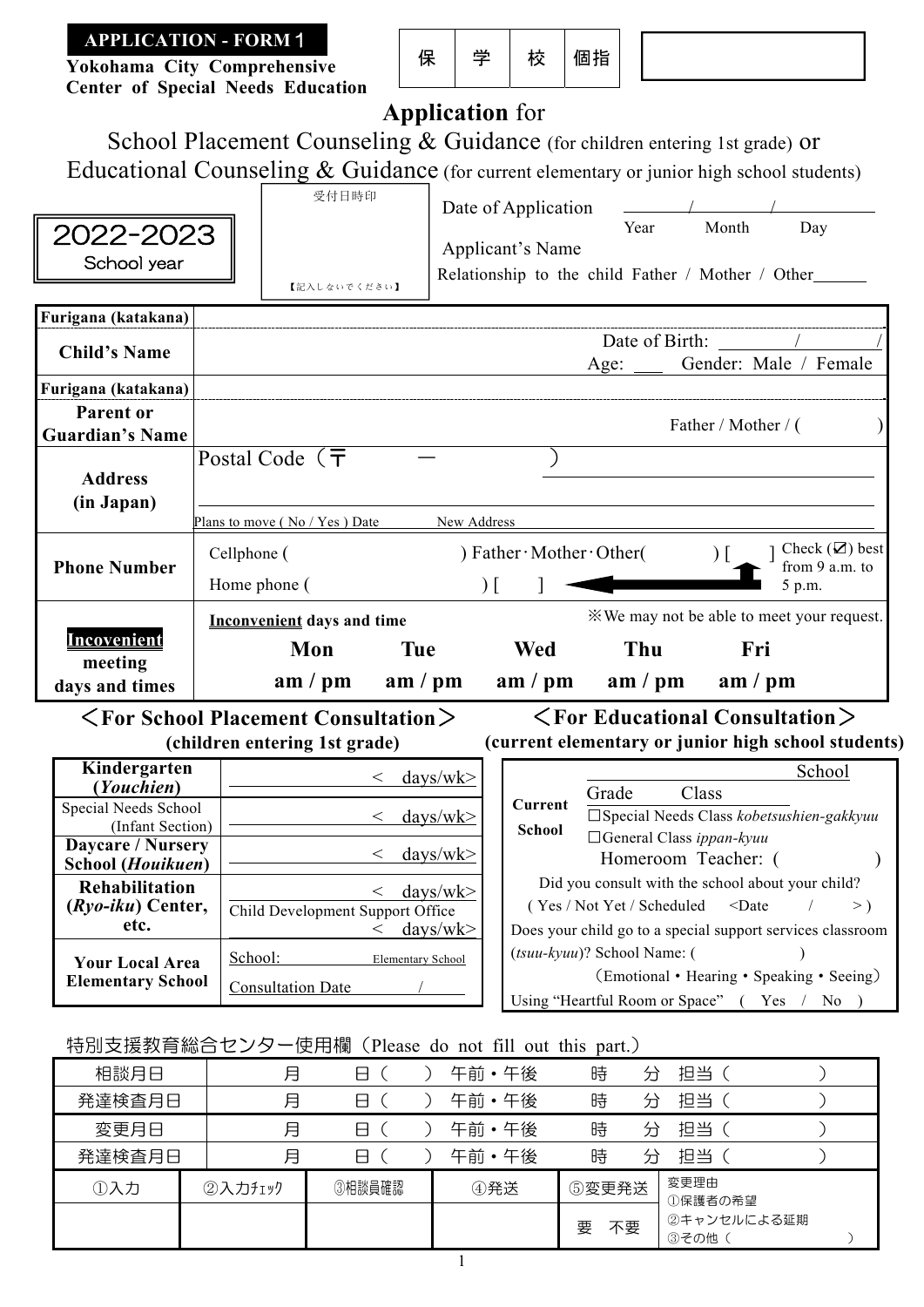| About the consultation<br>◎                                                                                                                                                                                                                                      |                                                                                          |                                                                                                                                                                                                                                                                                                                                                                             |                                                       |                                                                                  |
|------------------------------------------------------------------------------------------------------------------------------------------------------------------------------------------------------------------------------------------------------------------|------------------------------------------------------------------------------------------|-----------------------------------------------------------------------------------------------------------------------------------------------------------------------------------------------------------------------------------------------------------------------------------------------------------------------------------------------------------------------------|-------------------------------------------------------|----------------------------------------------------------------------------------|
| (1) Purpose of consultation<br>Check all reasons that apply.<br>(2) Preferred class or school<br>Check all classes/schools that apply.                                                                                                                           | (                                                                                        | [School Placement Consultation] (children entering 1st grade)<br>Parent / Guardian's request<br>Local school principal's recommendation<br>[Educational Consultation] (current elementary or junior high school students)<br>Parent / Guardian's request<br>School's recommendation<br>Plan to move to Yokohama from another city<br>$)$ General class ( <i>Ippan-kyu</i> ) |                                                       |                                                                                  |
| <b><u><i>*If your only preference is "Special</i></u></b><br>needs class" you may be able to<br>enroll without coming to the Center if<br>certain conditions are met. For more<br>information, please consult each<br>school.<br>(3) Interpreter at consultation | $\left($<br>(<br>$\left($<br>Schools you visited (<br>Unnecessary / Necessary (Language: | ) Special needs class (Kobetsushien-gakkyu)<br>) Special support services classroom $(Tsuu-kyu)$<br>Impairment: □Emotional □Hearing □Speaking □Seeing<br>) Special support education school (SSES)<br>Impairment: □Intellectual □Physical □Hearing □Seeing                                                                                                                  | child / guardians)                                    | Planning<br>to take<br>exam for<br>private or<br>national<br>SSES.<br>(Yes / No) |
| (4) Consultation history                                                                                                                                                                                                                                         | None / Yes (Date: Year                                                                   | (Japanese only) Sign Language interpreter (Unnecessary / Necessary)<br>/ Month<br>*Has your child's name changed? (Yes. Previous name:                                                                                                                                                                                                                                      |                                                       |                                                                                  |
| (5) Has your child ever had a<br>developmental test (an IQ score)<br>outside of the center?<br>$\rightarrow$ If you have a paper copy of your                                                                                                                    | Facility<br>The latest date                                                              | None<br>Yes<br>/ Month<br>Year                                                                                                                                                                                                                                                                                                                                              |                                                       |                                                                                  |
| developmental test results, please send a<br>copy with your application. (We will use it<br>for reference.)<br><b>X</b> Please be sure to contact the Center in<br>advance if you take a developmental test after<br>you have applied.                           | Test Name<br>Results                                                                     | Tanaka - Binet V / WISC-IV<br>Others:<br>(IQ score, etc.)                                                                                                                                                                                                                                                                                                                   |                                                       |                                                                                  |
| Plans to take a developmental test                                                                                                                                                                                                                               | Date:<br>/ Month<br>Year                                                                 | Facility:                                                                                                                                                                                                                                                                                                                                                                   | Test Name:                                            |                                                                                  |
| [Agreement] Be sure to fill out this form.<br>We may request test results from a treatment center or child consultation center.<br>$\mathbf{I}$<br>We may, if required, provide results from tests done at the Center to that division.<br>2                     |                                                                                          | *The materials submitted will be handled properly in accordance with<br>Yokohama City Information Disclosure, Yokohama city's Personal Information Protection Ordinance.                                                                                                                                                                                                    | (Agree • Disagree)<br>Disagree)<br>Agree<br>$\bullet$ |                                                                                  |

3 We may use the results during consultations at the Center. (Agree • Disagree )

Date: / / Parent or Guardian's signature

| (O)<br><b>Disability Certificates</b>                        |                                                                  |                                        |                           |                                  |                                        |                                        |                            |                      |
|--------------------------------------------------------------|------------------------------------------------------------------|----------------------------------------|---------------------------|----------------------------------|----------------------------------------|----------------------------------------|----------------------------|----------------------|
| Certificate of<br>Intellectual Disability<br>$(Ai-no-Techo)$ | The 1 <sup>st</sup> Grant<br>The present Grant<br>The next Grant | Date: Year<br>Date: Year<br>Date: Year | Month<br>Month<br>/ Month | /Day<br>$/$ Day<br>/ Dav         | $\leq$ A 1<br>$\leq$ A 1<br>$\leq$ A 1 | A <sub>2</sub><br>A <sub>2</sub><br>A2 | B <sub>1</sub><br>B1<br>B1 | B2 ><br>B2 ><br>B2 > |
| Physical Disability<br>Certificate                           | The 1 <sup>st</sup> Grant<br>The present Grant<br>The next Grant | Date: Year<br>Date: Year<br>Date: Year | Month<br>Month<br>Month   | / Day<br>$/$ Day<br>/Day         | Disability<br>Visual / Hearing / Limbs |                                        |                            |                      |
| Mental Disability<br>Certificate                             | The 1 <sup>st</sup> Grant<br>The present Grant<br>The next Grant | Date: Year<br>Date: Year<br>Date: Year | Month<br>Month<br>Month   | / Day<br>/ Day<br>$\sqrt{a}$ Day |                                        |                                        |                            |                      |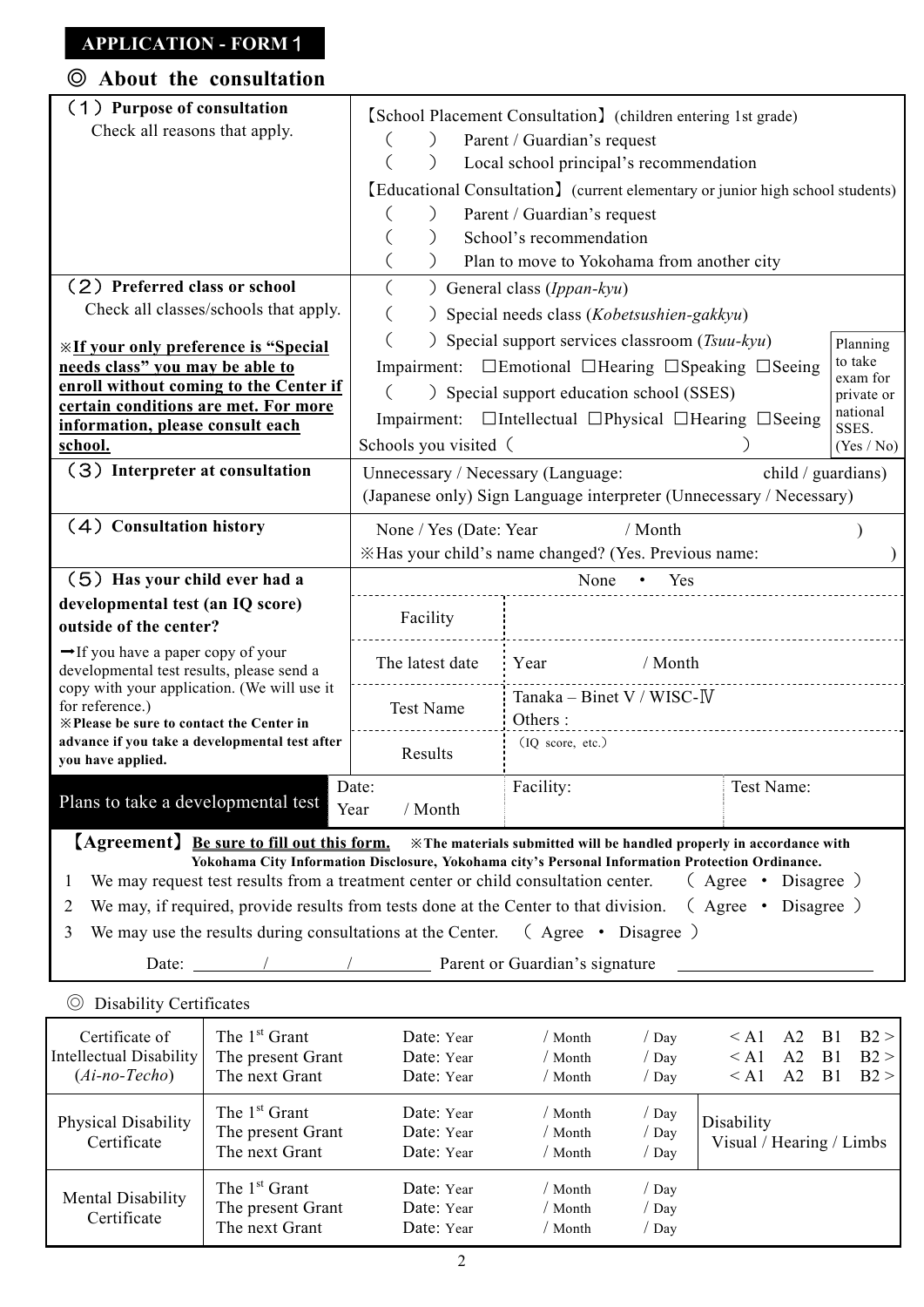# ◎ **Regarding Medical Care, etc.**

Has your child ever visited a clinic or hospital? ( Yes / No )

| <b>Names of Medical</b><br><b>Institutions</b>                                                 |                                                                                      |
|------------------------------------------------------------------------------------------------|--------------------------------------------------------------------------------------|
| <b><i>X</i></b> Ryoiku-Center, etc                                                             |                                                                                      |
| <b>Diagnoses</b>                                                                               | Ex) Autism Spectrum Disorder (2019/01/25)                                            |
| (date of diagnosis)                                                                            |                                                                                      |
| <b>Medicine</b>                                                                                |                                                                                      |
| (Name, Dosage, Times)                                                                          |                                                                                      |
| [Medical History] Institutions, Date, Purposes<br>[Medical Plans] Institutions, Date, Purposes |                                                                                      |
|                                                                                                |                                                                                      |
| $\circledcirc$                                                                                 | Cohabiting family members *Please check and write the number of each person          |
|                                                                                                | father $\Box$ mother $\Box$ older brother $\Box$ older sister $\Box$ younger brother |
| younger sister $\Box$ others (                                                                 | $Ex) \not\!{\mathbb{Z}}$<br>older brother                                            |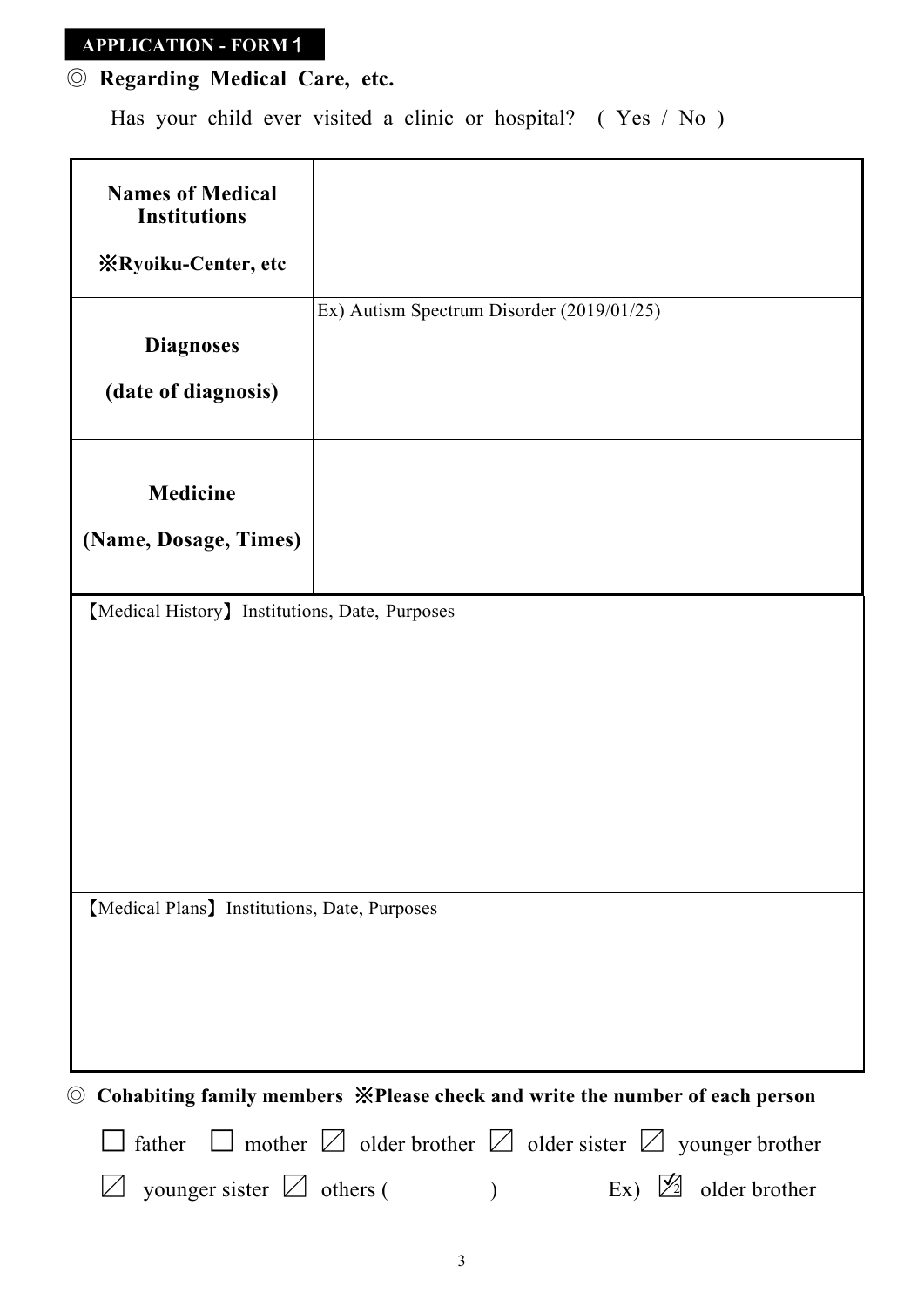◎Child's Development ※Fill out the form with reference to your mother and child's handbook.

| (1) Length of pregnancy                                                                                                                                                                                             |                                                                                                                       |                              | weeks  |  |  |  |
|---------------------------------------------------------------------------------------------------------------------------------------------------------------------------------------------------------------------|-----------------------------------------------------------------------------------------------------------------------|------------------------------|--------|--|--|--|
| (2) Weight at birth                                                                                                                                                                                                 |                                                                                                                       |                              | grams  |  |  |  |
| (3) When was your child able to hold up their head?                                                                                                                                                                 | Age:<br>years                                                                                                         | months                       |        |  |  |  |
| (4) When did your child stand while holding on?                                                                                                                                                                     |                                                                                                                       | years                        | months |  |  |  |
| (5) When was your child able to walk?                                                                                                                                                                               |                                                                                                                       | years                        | months |  |  |  |
| (6) When did your child start toilet training?                                                                                                                                                                      |                                                                                                                       | years                        | months |  |  |  |
| (7) When did your child stop wearing diapers?                                                                                                                                                                       |                                                                                                                       | years                        | months |  |  |  |
| (8) Has your child ever been seriously ill?                                                                                                                                                                         |                                                                                                                       | months (illness:<br>years    |        |  |  |  |
| (9) Has your child ever had convulsions?                                                                                                                                                                            |                                                                                                                       | years                        | months |  |  |  |
| (10) Has your child ever had a brain scan?                                                                                                                                                                          |                                                                                                                       | years months) / None<br>Yes( |        |  |  |  |
| (11) Has your child ever been in hospital for 6                                                                                                                                                                     |                                                                                                                       | months (illness:<br>years    |        |  |  |  |
| months or longer?<br>(12) Were any points raised about your child at their 18-month-old checkup?<br>(Points raised:<br>(Actions taken:<br>(13) Were any points raised about your child at their 3-year-old checkup? | <u> 1980 - Johann Stein, fransk politik (d. 1980)</u>                                                                 | Yes / No<br>Yes / No         |        |  |  |  |
| (Points raised:<br>(Actions taken:                                                                                                                                                                                  | <u> 1980 - Jan Samuel Barbara, martin din shekara ta 1980 - An tsa masa tsara tsa masa tsa masa tsa masa tsa masa</u> |                              |        |  |  |  |
| (14) Please circle all conditions that apply to your child.                                                                                                                                                         |                                                                                                                       |                              |        |  |  |  |
| Allergies<br>$\left(1\right)$                                                                                                                                                                                       | Asthma<br>(2)                                                                                                         | 3 Prone to diarrhea          |        |  |  |  |
| Prone to constipation<br>$\left( 4\right)$                                                                                                                                                                          | 5 Prone to vomiting                                                                                                   | Prone to headaches<br>(6)    |        |  |  |  |
| Prone to fever<br>(7)                                                                                                                                                                                               | 8 Prone to a cold                                                                                                     | <b>9</b> Prone to tinnitus   |        |  |  |  |
| Do you have any other concerns about your child's health?                                                                                                                                                           |                                                                                                                       |                              |        |  |  |  |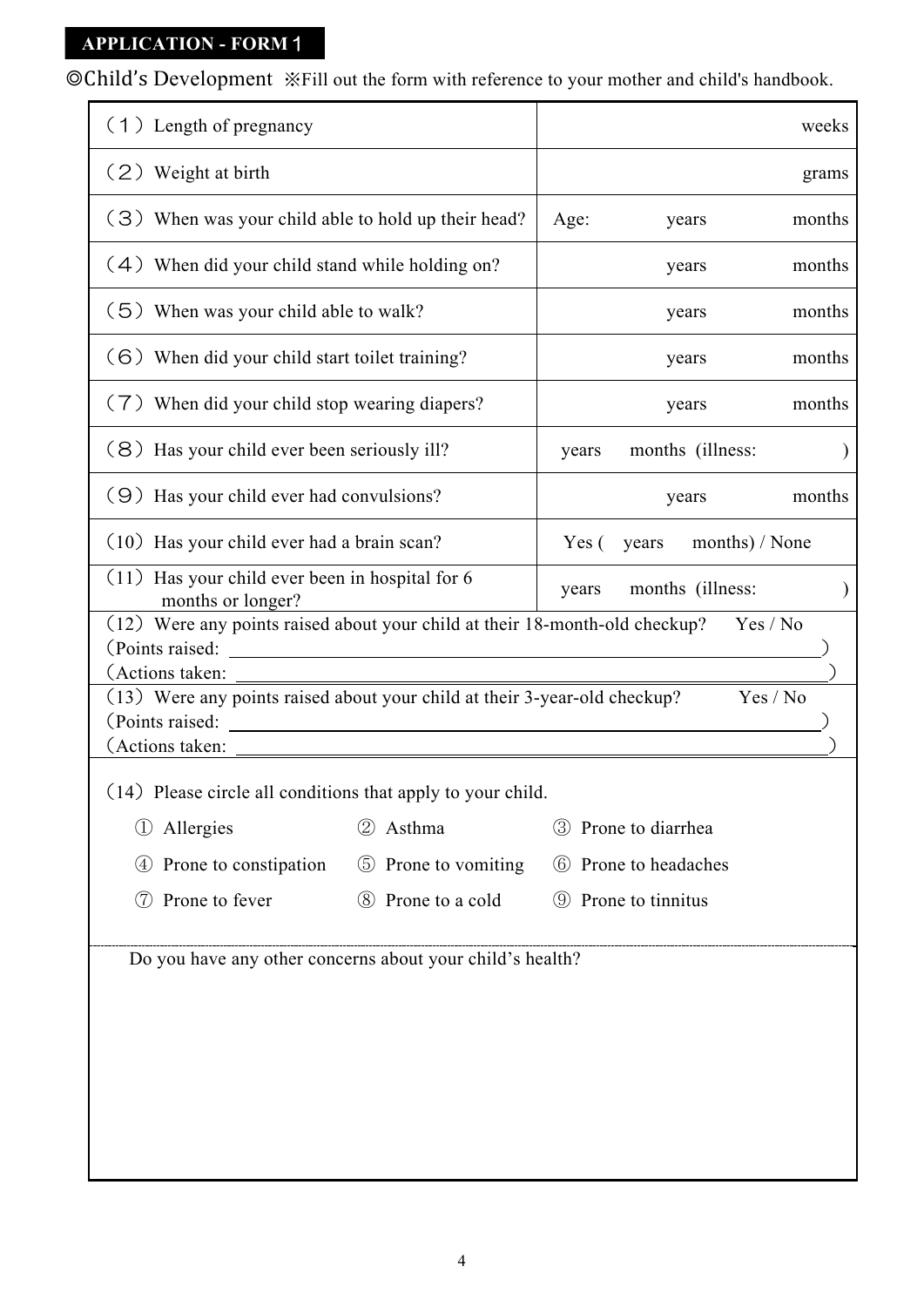# ◎Your child's current condition

| $\mathcal{L}$                                                                           |
|-----------------------------------------------------------------------------------------|
|                                                                                         |
|                                                                                         |
| $\begin{pmatrix} 1 & 1 & 1 \\ 0 & 0 & 1 \end{pmatrix}$                                  |
|                                                                                         |
|                                                                                         |
| Independent • Partially independent • Needs help • Incapable                            |
|                                                                                         |
| Independent • Partially independent • Needs help • Incapable                            |
|                                                                                         |
| Easily • Limited (2 or 3 words) • Limited (single words) • Incoherent words • Incapable |
| Age: years months                                                                       |
| Age: years months                                                                       |
| N <sub>o</sub>                                                                          |
|                                                                                         |
|                                                                                         |
|                                                                                         |
| Easily • Limited (2 or 3 words) • Limited (single word) • Incoherent words • Incapable  |
|                                                                                         |
|                                                                                         |
|                                                                                         |
|                                                                                         |
|                                                                                         |
|                                                                                         |
|                                                                                         |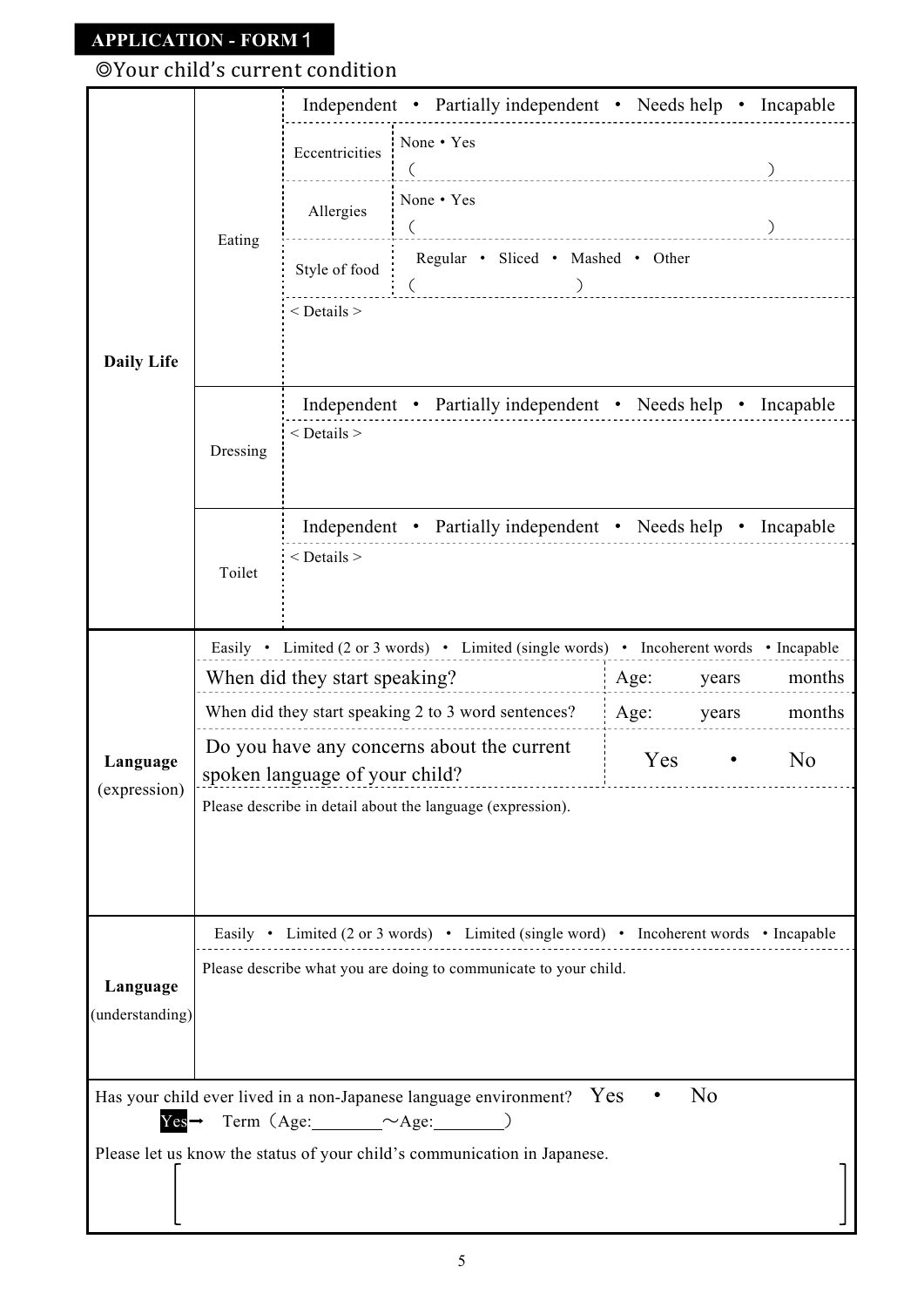|                         | Independent • Partially independent • Needs help • Incapable                                        |                                                                      |     |                 |               |             |                  |                           |          |                |  |
|-------------------------|-----------------------------------------------------------------------------------------------------|----------------------------------------------------------------------|-----|-----------------|---------------|-------------|------------------|---------------------------|----------|----------------|--|
|                         | Please describe how your child gets around and any considerations you need to make for your child.  |                                                                      |     |                 |               |             |                  |                           |          |                |  |
|                         |                                                                                                     |                                                                      |     |                 |               |             |                  |                           |          |                |  |
|                         |                                                                                                     |                                                                      |     |                 |               |             |                  |                           |          |                |  |
| <b>Movement</b>         |                                                                                                     |                                                                      |     |                 |               |             |                  |                           |          |                |  |
|                         |                                                                                                     |                                                                      |     |                 |               |             |                  |                           |          |                |  |
|                         |                                                                                                     |                                                                      |     |                 |               |             |                  |                           |          |                |  |
|                         |                                                                                                     |                                                                      |     |                 |               |             |                  |                           |          |                |  |
|                         |                                                                                                     |                                                                      |     |                 |               |             |                  |                           |          |                |  |
|                         |                                                                                                     | Possible • Partial participation (possible with support) • Difficult |     |                 |               |             |                  |                           |          |                |  |
|                         | If you circled "Partial participation (possible with support)" or "Difficult", please describe your |                                                                      |     |                 |               |             |                  |                           |          |                |  |
|                         | specific situation.                                                                                 |                                                                      |     |                 |               |             |                  |                           |          |                |  |
| Group                   |                                                                                                     |                                                                      |     |                 |               |             |                  |                           |          |                |  |
| <b>Activities</b>       |                                                                                                     |                                                                      |     |                 |               |             |                  |                           |          |                |  |
|                         |                                                                                                     |                                                                      |     |                 |               |             |                  |                           |          |                |  |
|                         |                                                                                                     |                                                                      |     |                 |               |             |                  |                           |          |                |  |
|                         |                                                                                                     |                                                                      |     |                 |               |             |                  |                           |          |                |  |
|                         |                                                                                                     | Unaided eyes                                                         | R ( |                 | ) $\cdot$ L ( |             | $\left( \right)$ | Uses glasses              |          |                |  |
|                         | Vision                                                                                              | Corrected vision R (                                                 |     |                 | ) $\cdot$ L ( |             | $\left( \right)$ | Yes                       |          | N <sub>o</sub> |  |
|                         | Color-blindness                                                                                     |                                                                      |     |                 | $Yes \t•$     |             | N <sub>o</sub>   |                           |          |                |  |
| <b>Vision</b>           | Strabismus                                                                                          |                                                                      |     |                 | Yes           | $\bullet$   | N <sub>o</sub>   |                           |          |                |  |
|                         | Diseases, etc.                                                                                      |                                                                      |     |                 |               |             |                  |                           |          |                |  |
|                         | Please describe any other concerns about your child's vision.                                       |                                                                      |     |                 |               |             |                  |                           |          |                |  |
|                         |                                                                                                     |                                                                      |     |                 |               |             |                  |                           |          |                |  |
|                         |                                                                                                     |                                                                      |     |                 |               |             |                  |                           |          |                |  |
|                         | Normal • Deafness                                                                                   |                                                                      |     |                 |               |             |                  |                           |          |                |  |
|                         | Unaided ears                                                                                        |                                                                      |     | $R() \cdot L()$ | $\big)$       |             |                  | Wears hearing aid         | Yes • No |                |  |
| Hearing                 |                                                                                                     | Corrected hearing R (                                                |     | $) \cdot L($    |               |             |                  | Cochlear implant Yes • No |          |                |  |
|                         | Please describe any other concerns about your child's hearing.                                      |                                                                      |     |                 |               |             |                  |                           |          |                |  |
|                         |                                                                                                     |                                                                      |     |                 |               |             |                  |                           |          |                |  |
|                         |                                                                                                     |                                                                      |     |                 |               |             |                  |                           |          |                |  |
| <b>Dominant</b><br>Hand |                                                                                                     | Right-handed                                                         |     | $\bullet$       |               | Left-handed | ٠                | Undifferentiated          |          |                |  |
|                         |                                                                                                     |                                                                      |     |                 |               |             |                  |                           |          |                |  |
|                         |                                                                                                     |                                                                      |     |                 |               |             |                  |                           |          |                |  |
| <b>Medical</b>          |                                                                                                     |                                                                      |     |                 |               |             |                  |                           |          |                |  |
| Care                    |                                                                                                     |                                                                      |     |                 |               |             |                  |                           |          |                |  |
|                         |                                                                                                     |                                                                      |     |                 |               |             |                  |                           |          |                |  |
| <b>Favorite</b>         | Details.                                                                                            |                                                                      |     |                 |               |             |                  |                           |          |                |  |
| things to do            |                                                                                                     |                                                                      |     |                 |               |             |                  |                           |          |                |  |
|                         |                                                                                                     |                                                                      |     |                 |               |             |                  |                           |          |                |  |
| <b>Interests</b>        |                                                                                                     |                                                                      |     |                 |               |             |                  |                           |          |                |  |
| <b>Things your</b>      | Details.                                                                                            |                                                                      |     |                 |               |             |                  |                           |          |                |  |
| child is good at        |                                                                                                     |                                                                      |     |                 |               |             |                  |                           |          |                |  |
|                         |                                                                                                     |                                                                      |     |                 |               |             |                  |                           |          |                |  |
| Strengths, etc.         |                                                                                                     |                                                                      |     |                 |               |             |                  |                           |          |                |  |